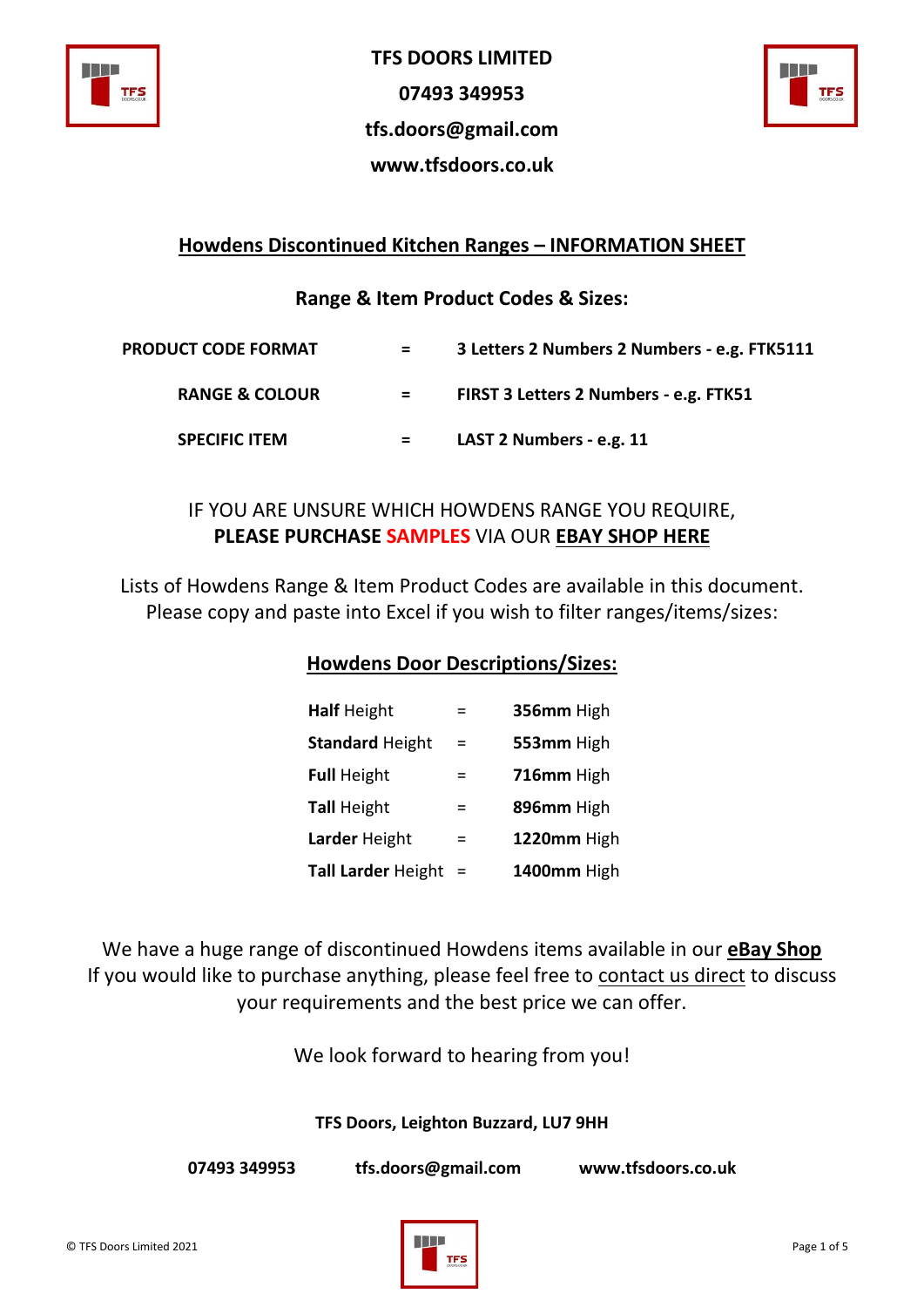### **Howdens Door and Drawer Fronts:**

*\* Code Prefix will then end in 2 further digits relating to the specific* 

*e.g. FTK5111 would be Burford Grey (FTK51) 600 Full Height Door (11) e.g. DCK5176 would be Burford Grey (DCK51) Base Pilaster (76)* 

*See separate list for item codes/sizes - Doors & Drawer Fronts ONLY*

### **Ends/Profiles/Cornices/Pelmets/Fillets/Corbels/Plinths:**

*item \*\* Code Prefix will then end in 2 further digits relating to the specific item* 

*NO separate list available for item codes/sizes (Doors & Drawer Fronts ONLY)*

| <b>Product Code</b><br>Prefix* | Range & Colour                   | Product Code Prefix** | Range & Colour                   |
|--------------------------------|----------------------------------|-----------------------|----------------------------------|
| HFT09                          | Allendale (Gwich) Light Grey Oak | DKA81                 | <b>Balham Gloss Dove Grey</b>    |
| KFR66                          | Allendale Grained Antique White  | DKA96                 | <b>Bayswater Gloss Cashmere</b>  |
| KFR76                          | Allendale Grained Cashmere       | DKA97                 | <b>Bayswater Gloss Grey</b>      |
| KFR69                          | Allendale Grained Dove Grey      | DCK53                 | <b>Bayswater Gloss Ivory</b>     |
| KFR68                          | Allendale Grained White          | DCK29                 | <b>Bayswater Gloss Stone</b>     |
| KFR96                          | <b>Bayswater Gloss Cashmere</b>  | DCK55                 | <b>Bayswater Gloss White</b>     |
| KFR97                          | <b>Bayswater Gloss Grey</b>      | DCK29                 | <b>Bayswater White</b>           |
| FTK82                          | <b>Bayswater Gloss Ivory</b>     | DKA43                 | <b>Burford Cashmere</b>          |
| FRK29                          | <b>Bayswater Gloss Stone</b>     | DRK21                 | <b>Burford Cashmere</b>          |
| FTK81                          | Bayswater Gloss White            | DKA43                 | <b>Burford Cashmere T&amp;G</b>  |
| FRK21                          | <b>Burford Cashmere</b>          | DCK14                 | <b>Burford Cream</b>             |
| KFR43                          | <b>Burford Cashmere T&amp;G</b>  | DCK27                 | <b>Burford Cream</b>             |
| HKD16                          | <b>Burford Cream</b>             | DKA41                 | <b>Burford Cream</b>             |
| FTK22                          | <b>Burford Gloss Ivory</b>       | <b>HKE16</b>          | <b>Burford Cream</b>             |
| FTK25                          | <b>Burford Gloss White</b>       | <b>HKE20</b>          | <b>Burford Cream</b>             |
| FTK51                          | <b>Burford Grey</b>              | <b>HKE21</b>          | <b>Burford Cream</b>             |
| FRK32                          | <b>Burford Ivory</b>             | DKA41                 | <b>Burford Cream T&amp;G</b>     |
| FRK37                          | Burford Ivory T&G                | DCK51                 | <b>Burford Grey</b>              |
| FTK29                          | <b>Burford Matt White</b>        | DKA42                 | <b>Burford Grey</b>              |
| KFR98                          | <b>Burford Paintable</b>         | DKA42                 | Burford Grey T&G                 |
| KFR42                          | Burford Sage T&G                 | DCK76                 | <b>Burford Ivory</b>             |
| KFR40                          | <b>Burford White T&amp;G</b>     | DRK32                 | <b>Burford Ivory</b>             |
| HFT24                          | Chelford Ivory                   | DCK76                 | Burford Ivory T&G                |
| KFR92                          | Clerkenwell Gloss Cashmere       | DRK37                 | Burford Ivory T&G                |
| KFR93                          | Clerkenwell Gloss Clay           | DKA98                 | <b>Burford Paintable</b>         |
| KFR60                          | Clerkenwell Gloss Dove Grey      | DKA98                 | <b>Burford Paintable T&amp;G</b> |
| FRK23                          | Clerkenwell Gloss Flint Grey     | DKA93                 | Clerkenwell Gloss Clay           |
| FRK33                          | Clerkenwell Gloss Graphite       | DKA74                 | Clerkenwell Gloss Graphite       |
| KFR57                          | Clerkenwell Gloss Grey           | DRK22                 | Clerkenwell Gloss Ivory          |
| <b>FRK22</b>                   | Clerkenwell Gloss Ivory          | DRK30                 | Clerkenwell Gloss Stone          |
| HFT15                          | Clerkenwell Gloss Pebble         | DRK31                 | Clerkenwell Gloss Stone          |
| KFR94                          | Clerkenwell Gloss Slate Grey     | DRK24                 | Clerkenwell Gloss White          |
| FRK30                          | Clerkenwell Gloss Stone          | DKA52                 | Clerkenwell Matt Cashmere        |
| <b>FRK24</b>                   | Clerkenwell Gloss White          | DKA53                 | <b>Fairford Antique White</b>    |
| KFR51                          | Clerkenwell Matt Flint Grey      | DKA54                 | <b>Fairford Cashmere</b>         |
| KFR95                          | Clerkenwell Matt Slate Grey      | DKA61                 | Fairford Dove Grey               |
| FRK34                          | Clerkenwell Matt White           | DKA91                 | <b>Fairford Graphite</b>         |
| KFR52                          | Clerkenwell Super Matt Cashmere  | DCK90                 | Fairford Light Oak               |
| KFR53                          | <b>Fairford Antique White</b>    | DKA62                 | <b>Fairford Navy</b>             |
| HFT17                          | Fairford Blue                    | DKA65                 | <b>Fairford Slate Grey</b>       |
| KFR54                          | <b>Fairford Cashmere</b>         | DKA84                 | Glendevon Gloss Cashmere         |
| KFR61                          | Fairford Dove Grey               | SKD42                 | Glendevon Gloss Ivory            |
| KFR91                          | Fairford Graphite                | DCK88                 | Greenwich Cashmere               |
| KFR71                          | <b>Fairford Grey</b>             | DKA67                 | Greenwich Dark Grey Oak          |
| FRK28                          | Fairford Light Oak               | <b>DRK13</b>          | Greenwich Gloss Aubergine        |

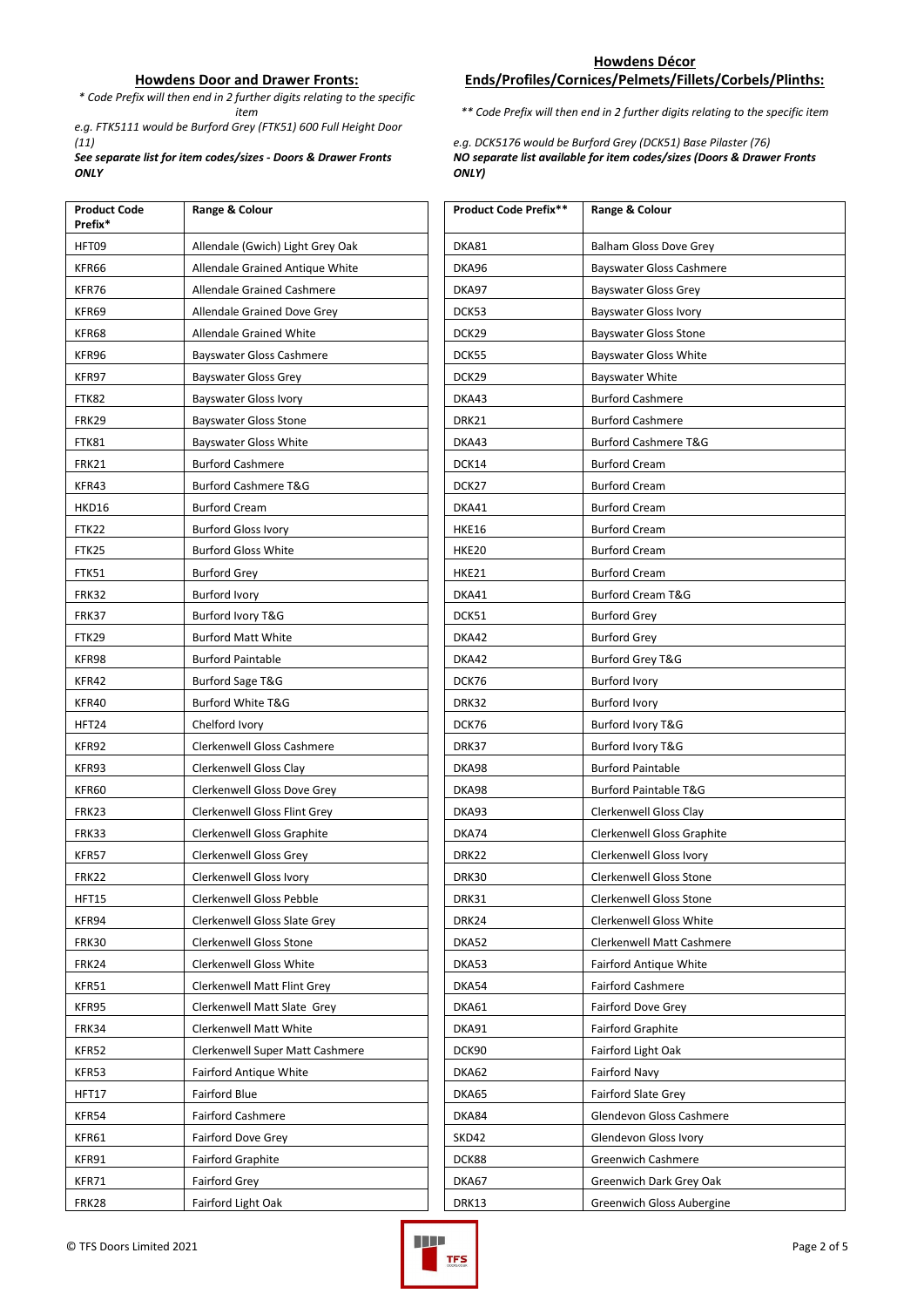| KFR62        | Fairford Navy                     | DKA79        | Greenwich Gloss Clay            |
|--------------|-----------------------------------|--------------|---------------------------------|
| KFR65        | <b>Fairford Slate Grey</b>        | DCK71        | <b>Greenwich Gloss Cream</b>    |
| SKD38        | Glendevon Flint Grey              | DKA44        | <b>Greenwich Gloss Cream</b>    |
| KFR84        | Glendevon Gloss Cashmere          | DCK63        | Greenwich Gloss Graphite        |
| <b>FRK31</b> | Glendevon Gloss Stone             | DCK22        | <b>Greenwich Gloss Ivory</b>    |
| KFR90        | Glendevon Grey                    | <b>DRK15</b> | <b>Greenwich Gloss Stone</b>    |
| <b>HKJ13</b> | Glendevon White                   | DRK31        | Greenwich Gloss Stone           |
| FTK88        | <b>Greenwich Cashmere</b>         | DRK26        | <b>Greenwich Gloss White</b>    |
| KFR67        | Greenwich Dark Grey Oak           | RKD88        | Greenwich Ivory                 |
| KFR63        | Greenwich Dove Grey               | DCK49        | Greenwich Light Oak             |
| KFR70        | <b>Greenwich Gloss Cashmere</b>   | DKA46        | Greenwich Matt Cashmere         |
| KFR79        | <b>Greenwich Gloss Clay</b>       | DRK28        | Greenwich Matt Light Oak        |
| KFR59        | Greenwich Gloss Dove Grey         | DCK91        | Greenwich White/Light Oak       |
| FTK72        | <b>Greenwich Gloss Flint Grey</b> | DKA45        | Stockbridge Matt Grey           |
| FTK87        | <b>Greenwich Gloss Graphite</b>   | DKA47        | Stockbridge Matt Ivory          |
| KFR49        | <b>Greenwich Gloss Grey</b>       | DCK89        | Tewkesbury (reg) Blue           |
| <b>FTK71</b> | Greenwich Gloss Ivory             | DCK89        | Tewkesbury (reg) Blue T&G       |
| KFR78        | <b>Greenwich Gloss Slate Grey</b> | RJE43        | Tewkesbury Antique White T&G    |
| <b>FRK15</b> | <b>Greenwich Gloss Stone</b>      | DCK77        | <b>Tewkesbury Cashmere</b>      |
| FTK68        | <b>Greenwich Gloss White</b>      | HAD06        | Tewkesbury Dove Grey            |
| <b>FRK35</b> | Greenwich Ivory                   | DCK39        | Tewkesbury Antique White        |
| RKD88        | Greenwich Ivory                   | DRK16        | Tewkesbury Framed Antique White |
| KFR86        | Greenwich Light Grey Oak          | DRK18        | Tewkesbury Framed Cashmere      |
| FTK49        | Greenwich Light Oak               | DRK17        | Tewkesbury Framed Skye          |
| KFR83        | <b>Greenwich Matt White</b>       | DCK23        | Tewkesbury Light Oak            |
| SKD58        | Greenwich Oak                     | DCK16        | Tewkesbury Oak                  |
| FTK75        | Greenwich Shaker Cream            | DCK56        | Tewkesbury Skye (Sage Green)    |
| FTK73        | Greenwich Shaker Grey             | DKA99        | Tewkesbury Slate Grey           |
| KFR55        | Greenwich Shaker Ivory            |              |                                 |
| FTK85        | Greenwich Shaker Light Oak        |              |                                 |
| FTK74        | Greenwich Shaker White            |              |                                 |
| FTK50        | Greenwich White Smooth            |              |                                 |
| FTK76        | Haworth Ivory T&G                 |              |                                 |
| HFT46        | <b>Hockley Super Matt Navy</b>    |              |                                 |
| FTK64        | Integrated Handle Graphite        |              |                                 |
| FTK80        | Integrated Handle Grey            |              |                                 |
| HFT01        | Lewes Slate Grey                  |              |                                 |
| KFR44        | Stockbridge Matt Cream            |              |                                 |
| KFR45        | <b>Stockbridge Matt Grey</b>      |              |                                 |
| KFR46        | Stockbridge Matt Stone            |              |                                 |
| <b>FRK26</b> | Stockbridge Matt White            |              |                                 |
| FTK89        | Tewkesbury (reg) Blue             |              |                                 |
| FTK39        | Tewkesbury Antique White          |              |                                 |
| FTK77        | Tewkesbury Cashmere               |              |                                 |
| <b>FRK16</b> | Tewkesbury Framed Antique White   |              |                                 |
| <b>FRK18</b> | Tewkesbury Framed Cashmere        |              |                                 |
| <b>FRK17</b> | Tewkesbury Framed Skye            |              |                                 |
| FTK23        | Tewkesbury Light Oak              |              |                                 |
|              |                                   |              |                                 |
| SKD16        | Tewkesbury Oak                    |              |                                 |

| DKA79        | <b>Greenwich Gloss Clay</b>     |
|--------------|---------------------------------|
| DCK71        | Greenwich Gloss Cream           |
| DKA44        | Greenwich Gloss Cream           |
| DCK63        | <b>Greenwich Gloss Graphite</b> |
| DCK22        | <b>Greenwich Gloss Ivory</b>    |
| <b>DRK15</b> | <b>Greenwich Gloss Stone</b>    |
| DRK31        | <b>Greenwich Gloss Stone</b>    |
| DRK26        | <b>Greenwich Gloss White</b>    |
| RKD88        | Greenwich Ivory                 |
| DCK49        | Greenwich Light Oak             |
| DKA46        | <b>Greenwich Matt Cashmere</b>  |
| <b>DRK28</b> | Greenwich Matt Light Oak        |
| DCK91        | Greenwich White/Light Oak       |
| DKA45        | Stockbridge Matt Grey           |
| DKA47        | Stockbridge Matt Ivory          |
| DCK89        | Tewkesbury (reg) Blue           |
| DCK89        | Tewkesbury (reg) Blue T&G       |
| RJE43        | Tewkesbury Antique White T&G    |
| DCK77        | <b>Tewkesbury Cashmere</b>      |
| HAD06        | Tewkesbury Dove Grey            |
| DCK39        | Tewkesbury Antique White        |
| <b>DRK16</b> | Tewkesbury Framed Antique White |
| <b>DRK18</b> | Tewkesbury Framed Cashmere      |
| <b>DRK17</b> | Tewkesbury Framed Skye          |
| DCK23        | Tewkesbury Light Oak            |
| DCK16        | Tewkesbury Oak                  |
| DCK56        | Tewkesbury Skye (Sage Green)    |
| DKA99        | Tewkesbury Slate Grey           |

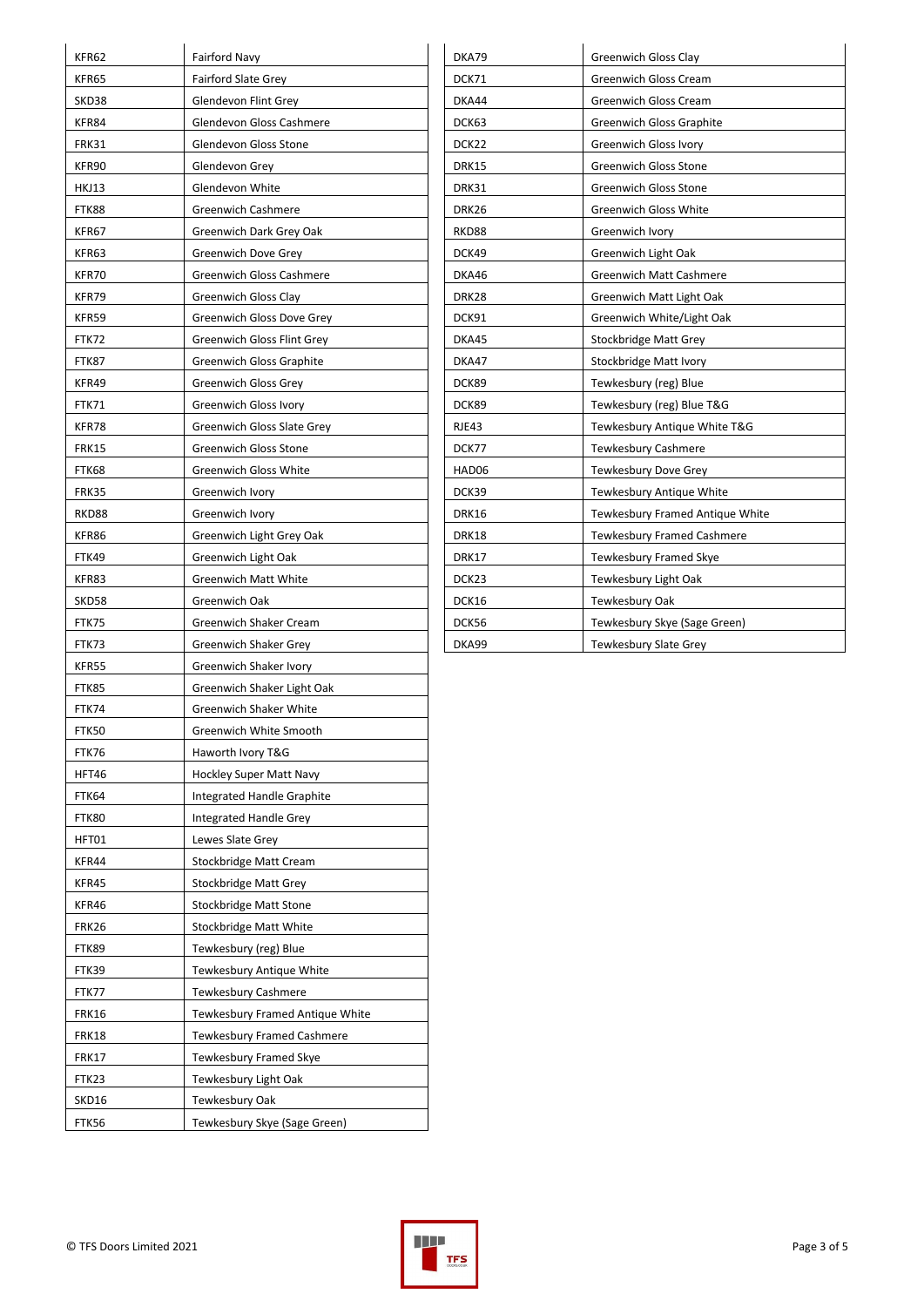### **Howdens Door and Drawer Fronts:**

- *\* The Product Code Prefix will then end in 2 further digits relating to the specific item e.g. FTK5111 would be Burford Grey (FTK51) 600 Full Height Door (11)*
- *\*\* These doors in the Bayswater and Clerkenwell Ranges have a 'Bevel' handle style not the 'J' shape style for ease of opening*

**\*\*\*** *This 733mm high door is usually used for appliances when built into larder units. It is normally a 716mm high door used for appliances which Howden's refer to as a 'Full Height Door' and the product code usually ends in '11'.* 

| Code *         | <b>TFS Desc.A</b> | <b>TFS Desc.B</b>                                         | H mm         | W mm  |
|----------------|-------------------|-----------------------------------------------------------|--------------|-------|
| xx00           | 300               | <b>Drawer Front</b>                                       | 160          | 297   |
| xx00           | 300               | Balham Drawer Front                                       | 170          | 297   |
| xx01           | 400               | <b>Drawer Front</b>                                       | 160          | 397   |
| xx01           | 400               | Balham Drawer Front                                       | 170          | 397   |
| xx02           | 500               | <b>Drawer Front</b>                                       | 160          | 497   |
| xx02           | 500               | <b>Balham Drawer Front</b>                                | 170          | 497   |
| xx03           | 600               | Drawer Front                                              | 160          | 597   |
| xx03           | 600               | <b>Balham Drawer Front</b>                                | 170          | 597   |
| xx04           | 300x553           | Door                                                      | 553          | 297   |
| xx05           | 400x553           | Door                                                      | 553          | 397   |
| xx06           | 500x553           | Door                                                      | 553          | 497   |
| xx07           | 600x553           | Door                                                      | 553          | 597   |
| xx08           | 300x716           | Full Height Door                                          | 716          | 297   |
| xx09           | 400x716           | <b>Full Height Door</b>                                   | 716          | 397   |
| xx0A           | 400               | Deep Drawer Front                                         | 227          | 397   |
| xx0B           | 900               | Drawer Front                                              | 160          | 897   |
| xx0B           | 900               | <b>Balham Drawer Front</b>                                | 170          | 897   |
| xx0C           | 900               | Pan Drawer Front                                          | 275          | 897   |
| xx0D           | 350               | Balham Pan Drawer Front                                   | 342          | 347   |
| xxOE           | 400               | Balham Pan Drawer Front                                   | 342          | 397   |
| xxOF           | 450               | <b>Balham Pan Drawer Front</b>                            | 342          | 447   |
| xx0G           | 600               | Balham Pan Drawer Front                                   | 342          | 597   |
| xx0H           | 700               | Balham Pan Drawer Front                                   | 342          | 697   |
| xx0J           | 800               | <b>Balham Pan Drawer Front</b>                            | 342          | 797   |
| xx0K           | 1000              | Balham Pan Drawer Front                                   | 342          | 997   |
| xx10           | 500x716           | <b>Full Height Door</b>                                   | 716          | 497   |
| xx11           | 600x716           | <b>Full Height Door</b>                                   | 716          | 597   |
| xx12           | 300               | Pan Drawer Front                                          | 390          | 297   |
| xx13           | 600               | Built Under Oven Housing Fascia (BUOH)                    | 115          | 597   |
| xx14           | 500x716           | <b>Full Height Glass Door</b>                             | 716          | 497   |
| xx15           | 500               | Glass Door/Spice Drawer Front                             | $1061 + 115$ | 497   |
| <b>xx16 OR</b> | 500               | <b>Beaded Glass Dresser Door/Spice Drawer Front</b><br>OR | $1061 + 115$ | 497   |
| xx16           | 500               | <b>Glass Dresser/Spice Drawer</b>                         | $1061 + 115$ | 497   |
| xx17           | 500x716           | Full Height Beaded Glass Door                             | 716          | 497   |
| xx18           | 500x1220          | Larder Door **                                            | 1220         | 497   |
| xx19           | 500x1400          | Tall Larder Door **                                       | 1400         | 497   |
| xx1A           | 400x1220          | Larder Door **                                            | 1220         | 397   |
| xx1B           | 400x1400          | Tall Larder Door **                                       | 1400         | 397   |
| xx1C           | 150x716           | <b>Full Height Door</b>                                   | 716          | 147   |
| xx1D           | 350x716           | <b>Full Height Door</b>                                   | 716          | 347   |
| xx20           | 500x896           | <b>Tall Beaded Glass Door</b>                             | 896          | 497   |
| xx22           | 500x716           | <b>Full Height Glass Door</b>                             | 716          | 497   |
| xx23           | 500x896           | <b>Tall Glass Door</b>                                    | 896          | 497   |
| xx25           | 600               | Hob Door/Deep Pan Drawer Front                            | 390          | 597   |
| xx26           | 600x1220          | Large Fridge Door **                                      | 1220         | 597   |
| xx27           | 600x991           | Fridge Door                                               | 991          | 597   |
| xx30           | 450x356           | Half Height Door                                          | 356          | 447   |
| xx32           | 600x437           | <b>Appliance Tower Door</b>                               | 437          | 597   |
| xx33           | 896               | <b>Tall Curved Door</b>                                   | 896          | 309.8 |
| xx3A           | 300x356           | Half Height Door                                          | 356          | 297   |